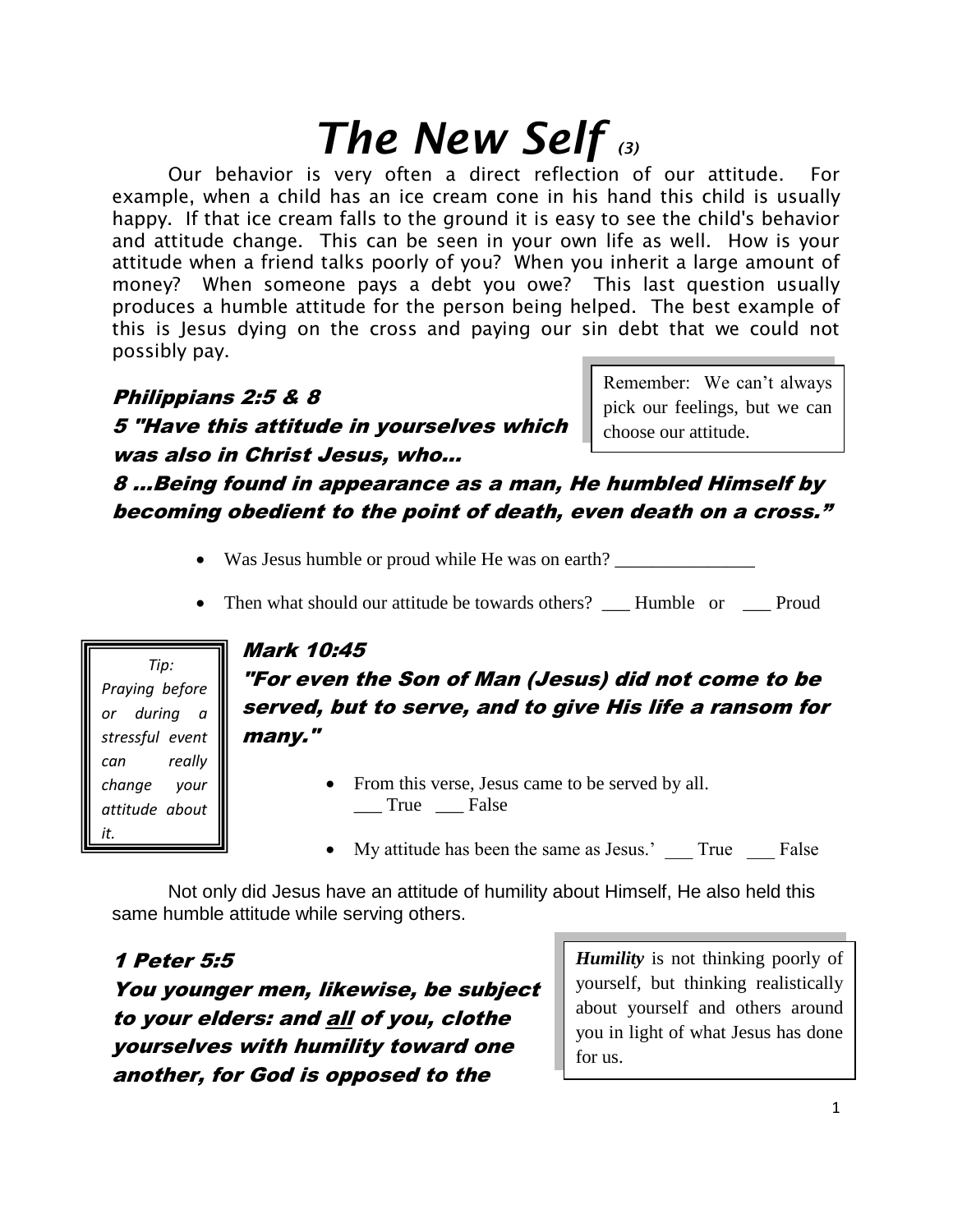#### proud, but gives grace to the humble.

- What does God give to the humble? \_\_\_\_\_\_\_\_\_\_\_\_\_\_
- What does God do to the proud?

Today's society does not promote humility. Rather, it suggests that we look out for ourselves first even at the cost of others. What should our attitude be toward others?

# Philippians 2:4 "Do not merely look out for your own personal interests, but also for the interests of others"

 You should look out for your own interests and maybe others interests if you feel like it. True \_\_\_ False \_\_\_

Our attitude is very important to God since it directly affects the way we relate with Him and others around us. This relation that we have with Him is important to Him, and our focus on others will direct our behavior.

#### *Focus*

People have a natural tendency to look out for themselves. The world teaches us this. However, Jesus had a radical view concerning the way His followers should view others. He tells us to look out for others *before* we look out for ourselves. We need to place the needs and wants of others above our

own. As a believer in Jesus Christ our focus needs to turn F away from ourselves and onto others.

One way we can look out for others is by lifting them up and challenging them to honor the Lord with their lives. We call this *Encouragement*.

 *Tip: Ask yourself the question, "What would make others feel more important?"* 

# 1 Thessalonians 5:11

# Therefore encourage one another and build each other up, just as in fact you are doing.

- Scripture is telling us to \_\_\_\_\_\_\_\_\_\_\_\_\_\_\_\_\_\_\_ one another.
- The purpose of encouragement is to each other up.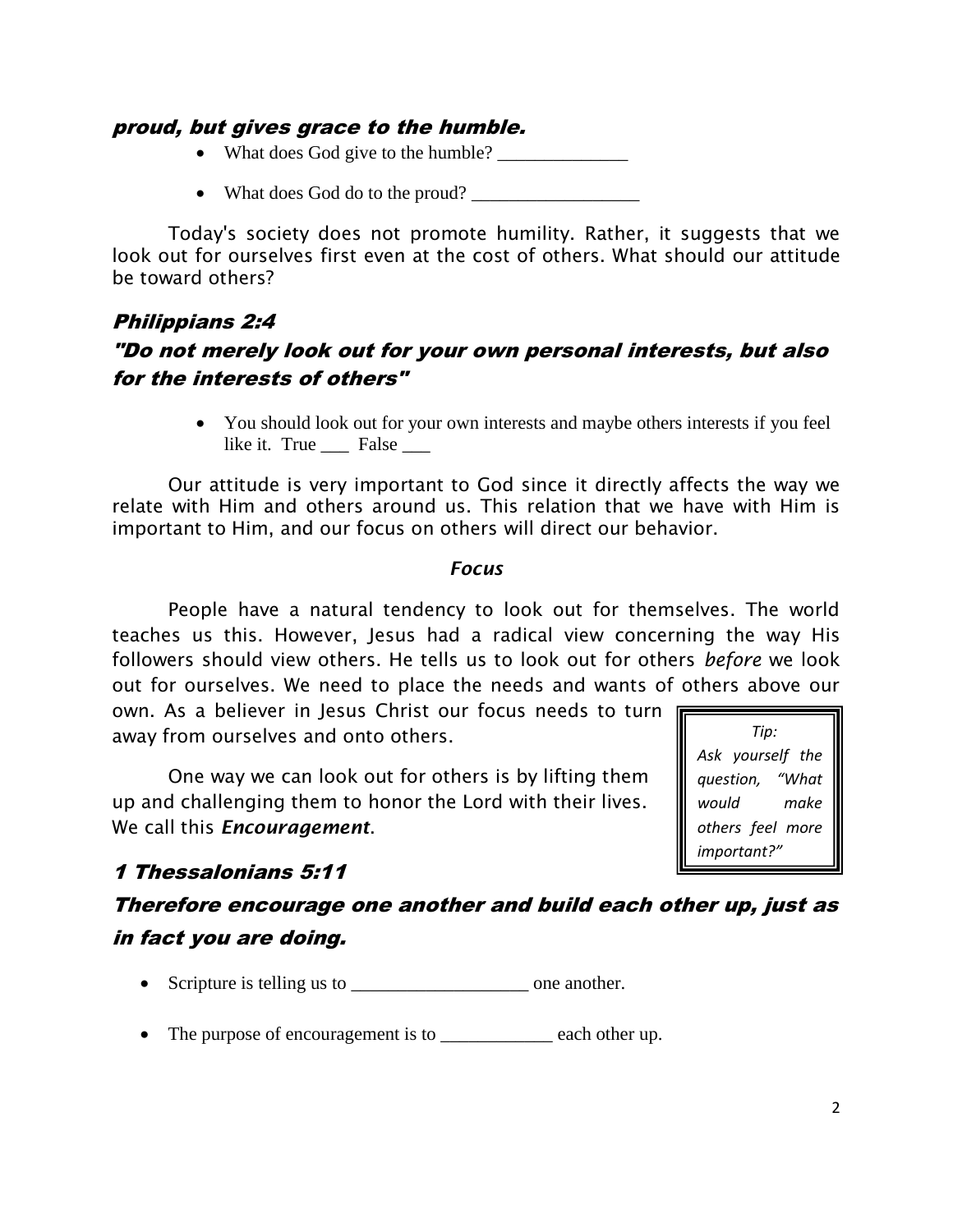One problem that many believers discover is that we are so programmed to push others down in order to lift ourselves up, that our focus is completely self driven. We are naturally selfish. God encourages us to turn from this old nature and focus on others first.

### Philippians 2:3-4

3 Do nothing out of selfish ambition or vain conceit, but in humility consider others better than yourselves. 4 Each of you should look not only to your own interests, but also to the interests of others.

 $\bullet$  How are we to consider others? vs. 3

• These verses encourage us to look out for "number one." True False

#### *Change*

 Since your new life started you should have hopefully noticed a change in your life. This change can be anything from your thoughts, to your actions, to your ability to do things for others. As we discussed earlier, before we became a member of God's family we did not please Him because our lives were centered around the sinful flesh.

# Romans 8:8 And those who are in the flesh cannot please God.

- In the \_\_\_\_\_\_\_\_\_\_\_\_\_\_\_ we cannot please God.
- What does it mean to be in the flesh?

In this verse we see that we cannot please God when we are living for the flesh. In other words, when we are controlled by our own lusts and desires we do not please God. So is there a way to please God?

#### Hebrews 11:6

# And without faith it is impossible to please Him, for he who comes to God must believe that He is and that He is a rewarder of those who seek Him.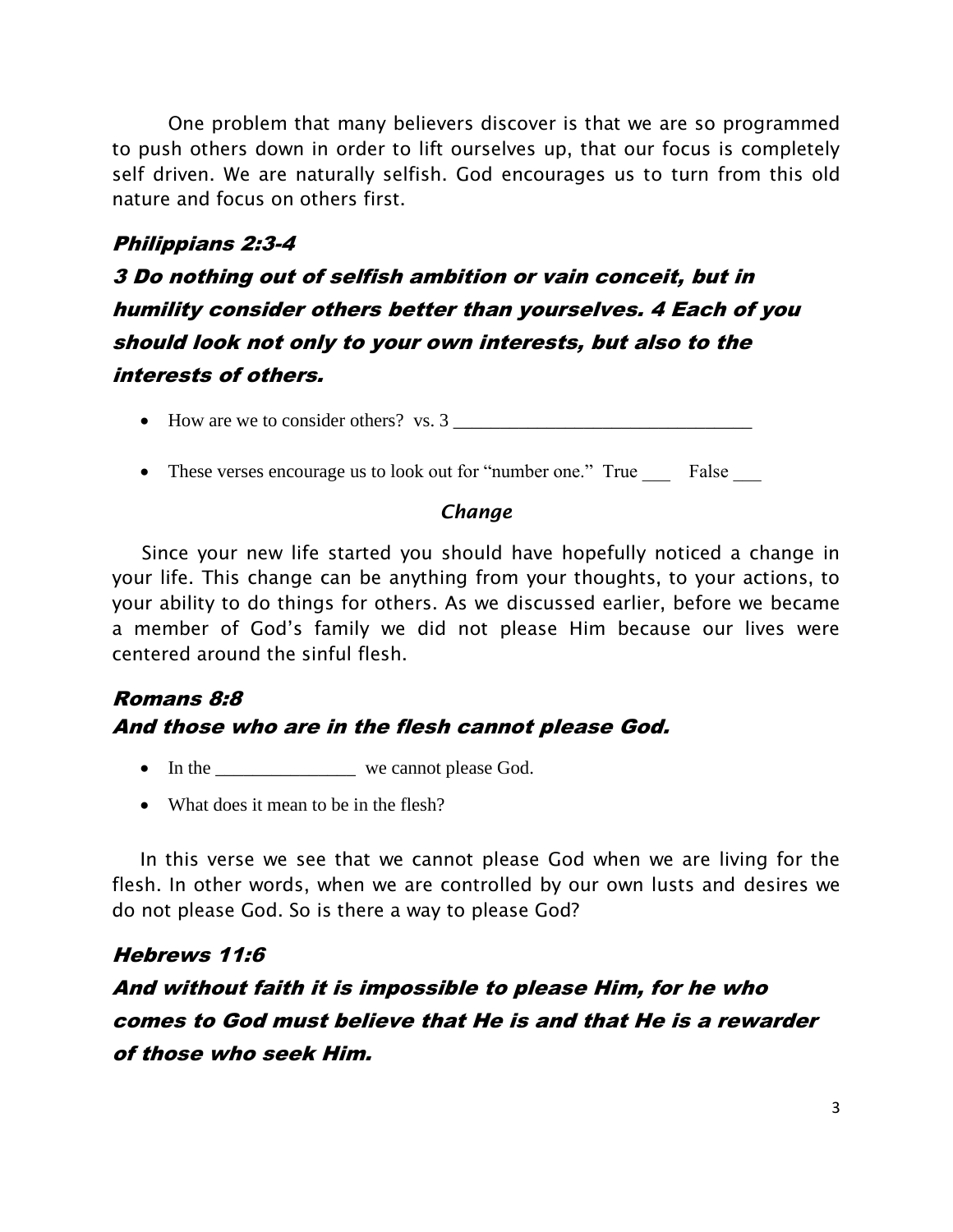- By \_\_\_\_\_\_\_\_\_\_\_\_\_\_\_\_\_\_ we please God.
- Without \_\_\_\_\_\_\_\_\_\_\_\_\_\_\_\_\_ it is *IMPOSSIBLE* to please God.

We see that God is pleased with us through our faith in Him. As we grow in our knowledge and understanding of Him and His Son Jesus, we choose to either live our lives according His ways, or after the old ways of our flesh.

There needs to be a difference not only in our attitude and focus, but also in our actions. If we claim to be believers in Jesus – Christians, then we need to act more like the one who saved us.

God has a plan for each of us. This plan involves His love for us and our obedience to His word. It is good to know that **our obedience does not affect His love for us**, it is always there.

### Jeremiah 29:11

# For I know the plans that I have for you, declares the LORD, plans for welfare and not for calamity to give you a future and a hope.

• Have your plans always worked out for your benefit? \_\_\_ Yes \_\_\_ No

• Does God seem to know what He wants to do with you? Yes No

# Ephesians 2:10

# For we are His workmanship, created in Christ Jesus for good works, which God prepared beforehand so that we would walk in them.

- What did God prepare beforehand for us?
- Why did He create them? \_\_\_\_\_\_\_\_\_\_\_\_\_\_\_\_\_\_\_\_\_\_\_\_\_

We can see from these verses that God has a plan, a calling, for all believers.

*Calling:*  God inspiring you to do something for His kingdom.

4 Some of these plans can be to go into ministry, or to glorify God with whatever position you may find yourself in. However, to understand this calling we have to see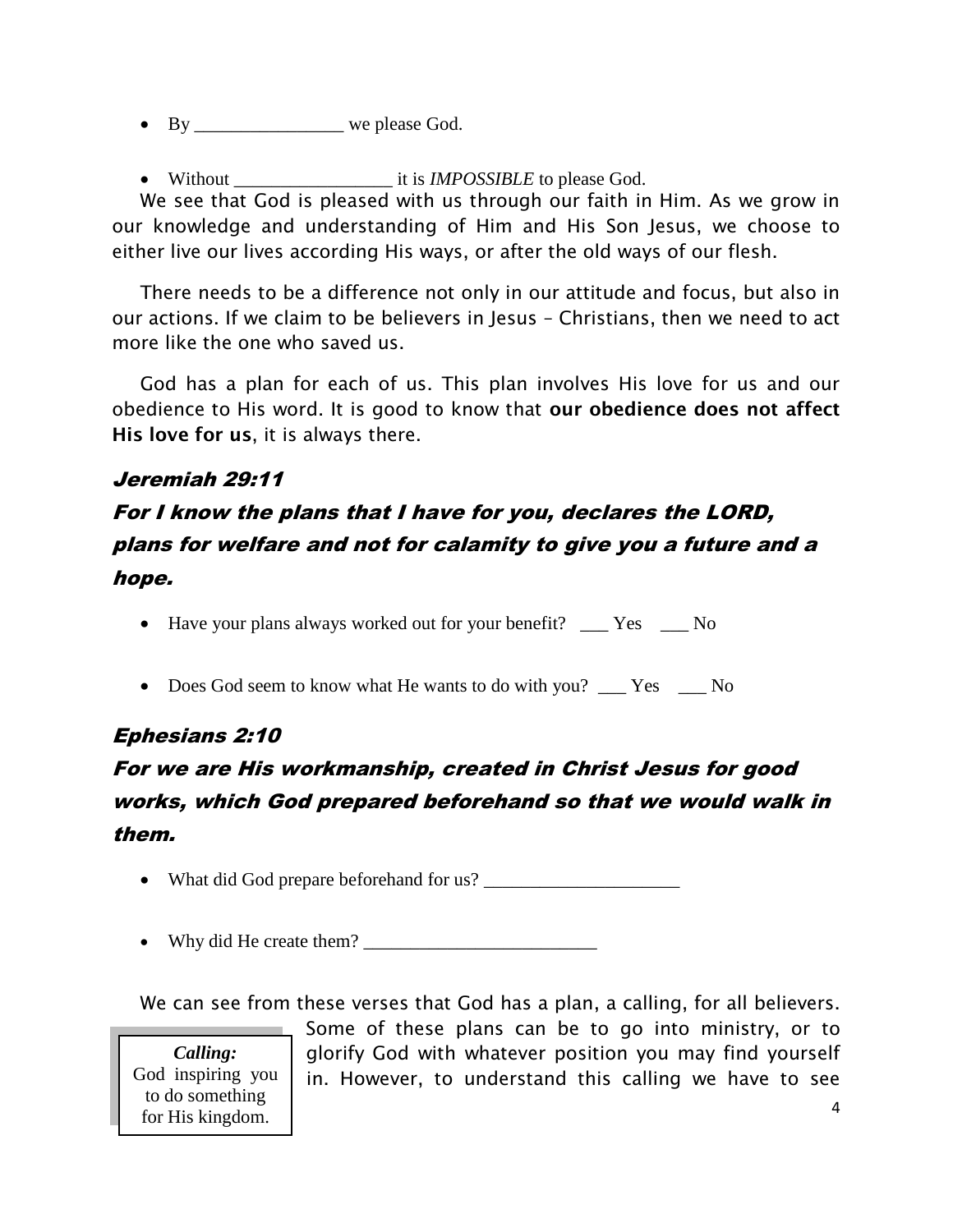through God's eyes. This may require us to change our thinking. Remember, many of us have lived so long in the world without knowing Jesus that His thoughts may seem strange to us.

Changing ourselves to be more like Christ pleases God and gives us a unique perspective of this world. You may stop seeing the world as you once

did, and start seeing the world as Jesus does. It is a world that needs Him more than anything else. Becoming more like Jesus sets us apart from the sin of the world and sanctifies us unto God and the plans He has for us.

*Sanctification:*  Setting yourself apart, in order to be more like Jesus.

 *Tip: Reading your Bible and praying for guidance will affect the way you see the world, and may prompt you to act more like Christ.*

#### *Bad things happen*

At some point in the life of every human being the realization that life isn't a walk through a beautiful garden of opportunity occurs. Not every dream will come true, and it's a blessing if a person even sees one come

to life. After watching just five or ten minutes of the news, we are bombarded with a hundred things that went wrong today. With all the pain that life can bring, where does God come into play? As we have already discussed, God does have a plan for us, however, sometimes people chose to follow their own plans and run against God's desire for their lives.

There are some people who will attempt to preach that if you please God, He will bless you and everything will go as you would like. They say that if you do certain things or give money, that God will rain flowers onto your life. However, there is a problem with this. **God is not a vending machine**. God does promise to bless us and reward us, but it may not always be in the way we think.

There is no promise in the Bible for an easy life. The Christian life is a way which has its own patches of hardships and storms, but what does that mean? Why is it, when we become God's children, that we still have to suffer through life's trouble? There are three things we, as Christians, have to remember about this life.

1. Bad things do happen, but God is there with us and will give us peace and contentment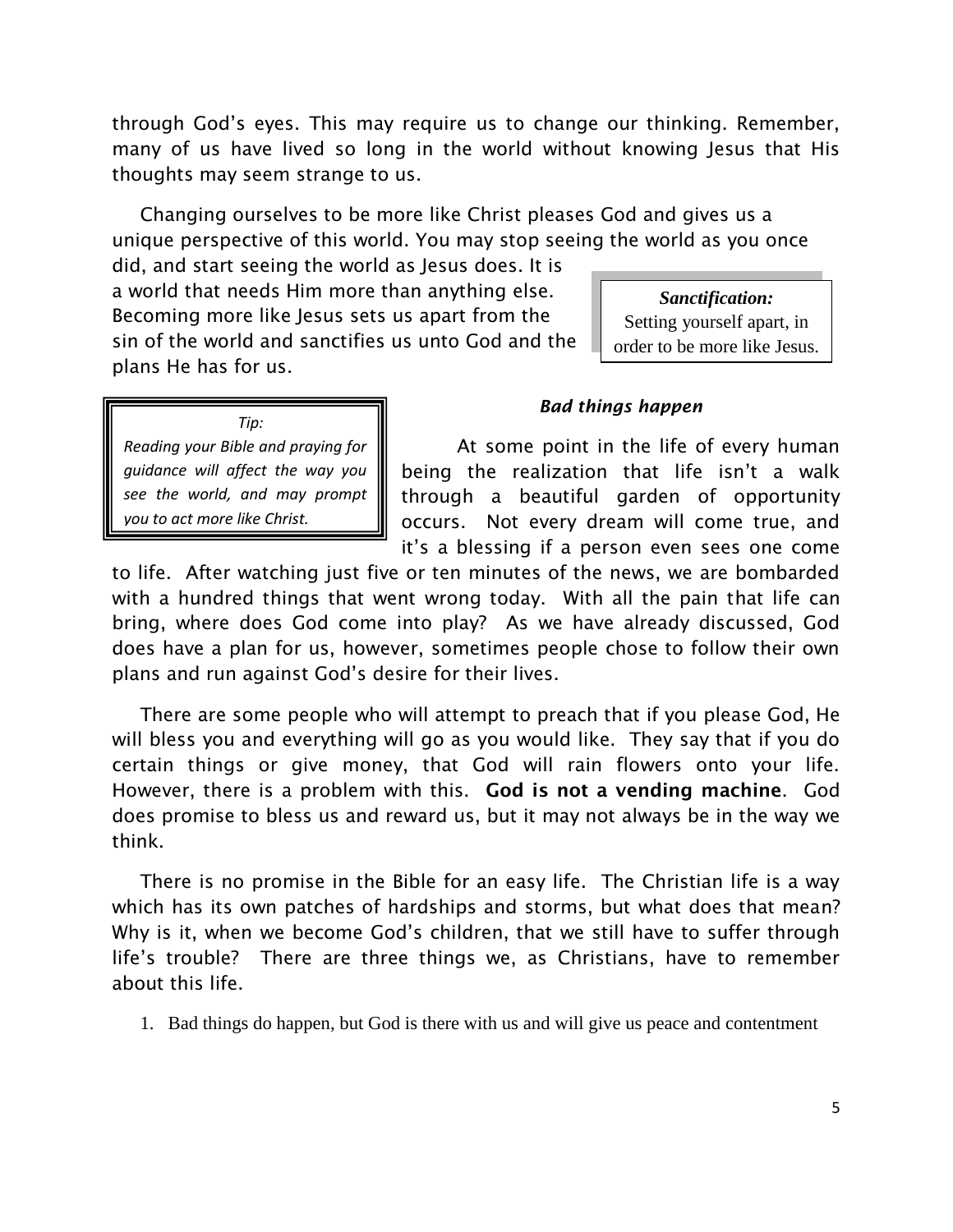#### Romans 8:28

# And we know that God causes all things to work together for good to those who love God, to those who are called according to His purpose

2. God has a plan for our lives in this world; nothing can destroy His plans.

# Proverbs 21:30 There is no wisdom and no understanding And no counsel against the LORD.

3. There is a better place to come

### 1 Corinthians 2:9

# but just as it is written, "THINGS WHICH EYE HAS NOT SEEN AND EAR HAS NOT HEARD, AND which HAVE NOT ENTERED THE HEART OF MAN, ALL THAT GOD HAS PREPARED FOR THOSE WHO LOVE HIM."

 The thing we have to remember is that God will always be there. Remember, He promised to never leave you nor will He give up on you. You are now a part of His family, and He cares for you, and he wants you to be more like Jesus and let Him shine through you. A popular illustration of life's difficulties is a storm. Storms are frightening and can be dangerous, but God doesn't always stop the storms of life. Sometimes, He will just hold you through them. Because God doesn't stop life's difficulties from happening, it doesn't mean that He isn't there or has abandoned you. He wants us to trust and rely on Him. If we allow Him to work in us and listen to Him speaking to our hearts, we will grow in peace through these times. Look at the next verse and see this promise in action.

### John 14:27

Peace I leave with you; My peace I give to you; not as the world gives do I give to you. Do not let your heart be troubled, nor let it be fearful.